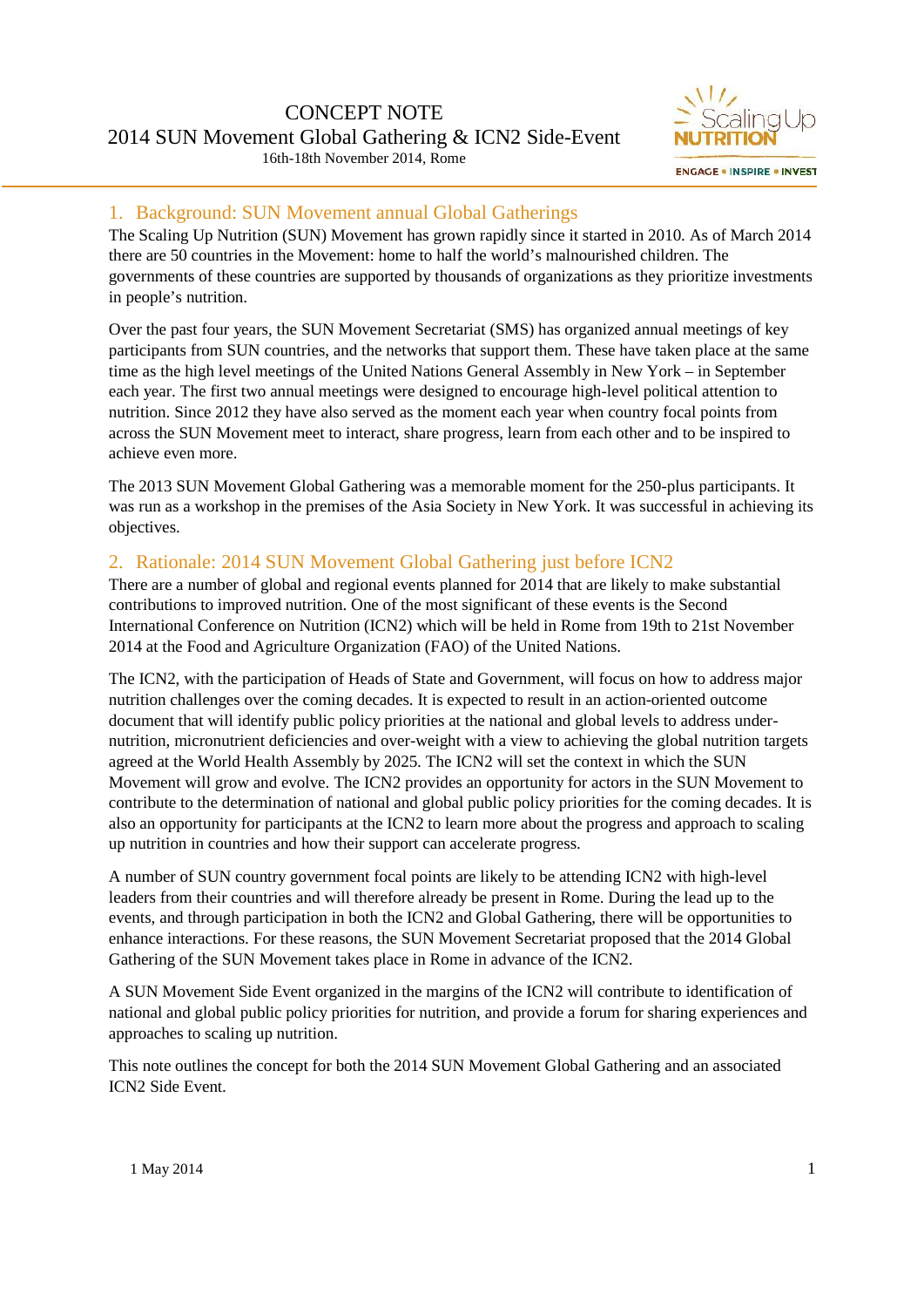## 3. Format for the 2014 SUN Movement Global Gathering

During 2014 the focus of the SUN Movement is on strengthening countries' capacity to deliver improved nutrition in a sustainable manner maximizing the resources of the four support networks. A face-to-face interaction will enhance appreciation of progress.

The purpose of the 2014 Global Gathering is to enhance the Movement's ability to support the achievement of results by SUN countries. The **objectives** of the 2014 Global Gathering are:

- 1. To reflect on progress for scaling up nutrition in countries
- 2. To consider progress and achievements in strengthening country capacity to deliver, and accelerate support in areas of identified need
- 3. To contribute to the outcomes of ICN2 through shared country experiences and approaches to scaling up nutrition

The 2014 SUN Movement Global Gathering will take place over two and a half days from **Sunday 16th November afternoon to Tuesday 18th November evening**. It will be convened at the **World Food Programme** offices in Rome.

Around **300 participants** are expected to attend the Global Gathering. The approximate breakdown will be: 150 participants from SUN Movement countries (3 persons per country); 80 participants will come from the SUN Movement networks (prioritizing people based in SUN countries or regionally); 40 participants will be from the Lead Group; and 30 special guests.

The meeting will be divided into several sections including plenary sessions, workshop style experience sharing sessions, an evening reception and a 'market-place' design feature to show-case country experience. The **provisional agenda** is outlined below:

| November 16th 2014 |                                                                                      |
|--------------------|--------------------------------------------------------------------------------------|
| Afternoon:         | Registration                                                                         |
| Evening:           | Inauguration and Welcome Reception                                                   |
| November 17th 2014 |                                                                                      |
| Morning:           | Plenary: Progress of SUN Movement in 2013 to 2014, plus statements by members of the |
|                    | SUN Movement Lead Group, SUN Country Ministers and Focal Points                      |
| Afternoon:         | Experience-sharing sessions [in parallel]                                            |
| Evening:           | Experience-sharing market-place and networking event                                 |
| November 18th 2014 |                                                                                      |

| Morning:   | Experience-sharing sessions [in parallel]           |
|------------|-----------------------------------------------------|
| Afternoon: | Plenary: Priorities for the SUN Movement in 2014/15 |
| Evening:   | Conclusion and closure                              |

The costs of the event include (a) venue-related costs (interpretation, facilities and services) and (b) participant-related costs. These will be confirmed in June 2014. The SUN Movement Secretariat has budgeted for venue-related costs (estimated at around US\$ 150,000) and participant-related costs (of the order of US\$ 300,000) in its 2014 provisional budget. Contributions from donors to support the participation from SUN country participants will be welcomed.